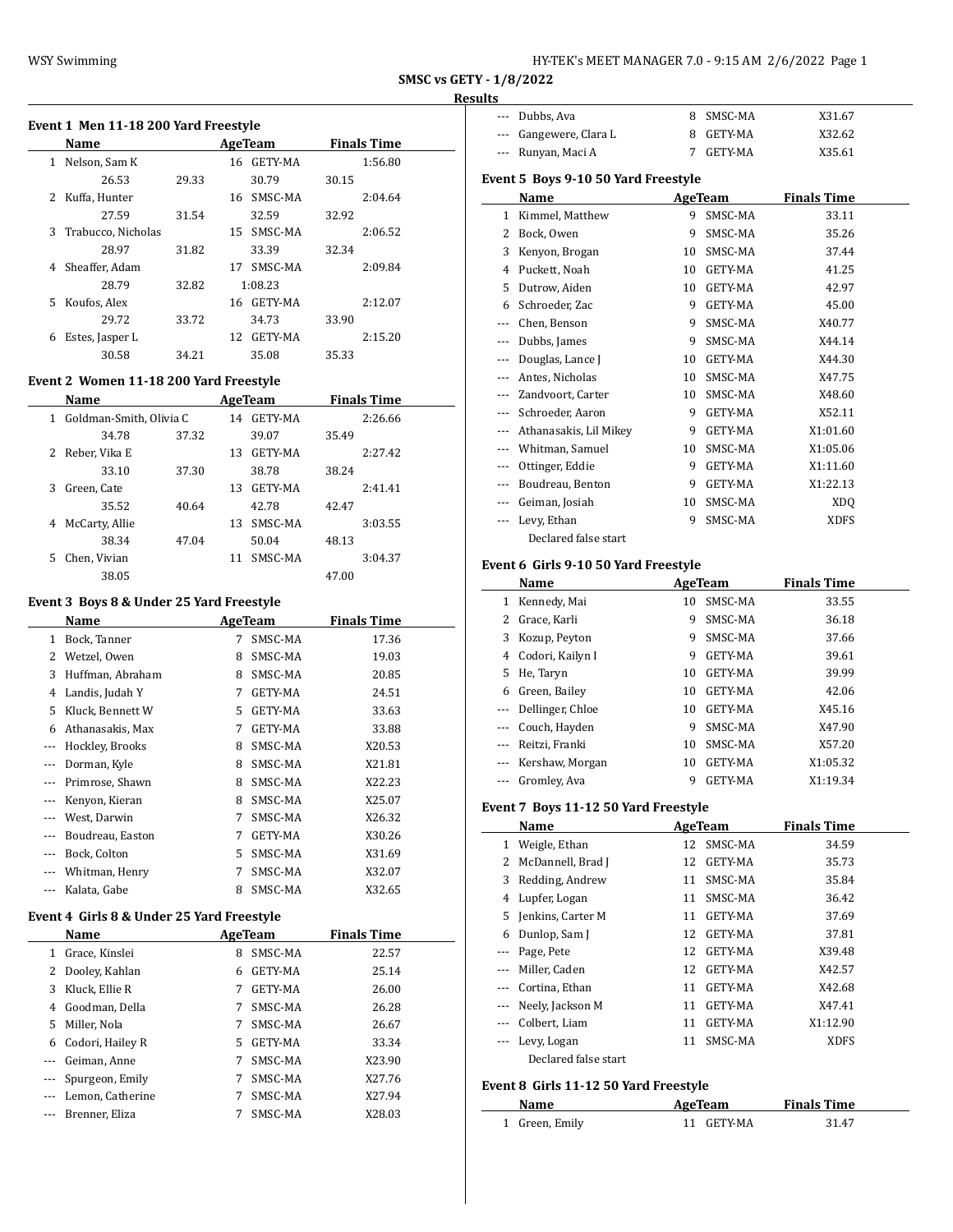| HY-TEK's MEET MANAGER 7.0 - 9:15 AM  2/6/2022  Page 2 |  |  |
|-------------------------------------------------------|--|--|
|-------------------------------------------------------|--|--|

|                         | . |  |
|-------------------------|---|--|
| SMSC vs GETY - 1/8/2022 |   |  |

#### **Results**

|              |                                                |    |                |                    | $\mathbf{R}$ |
|--------------|------------------------------------------------|----|----------------|--------------------|--------------|
|              | (Event 8 Girls 11-12 50 Yard Freestyle)        |    |                |                    |              |
|              | Name                                           |    | <b>AgeTeam</b> | <b>Finals Time</b> |              |
|              | 2 Karchner, Abigail G                          |    | 11 GETY-MA     | 31.49              |              |
| 3            | Kozup, Jada                                    |    | 11 SMSC-MA     | 32.98              |              |
| 4            | Fetchko, Joci                                  |    | 12 SMSC-MA     | 34.64              |              |
| 5            | Chen, Vivian                                   |    | 11 SMSC-MA     | 36.38              |              |
|              | 6 Servant, Averee M                            |    | 12 GETY-MA     | 39.42              |              |
|              | --- Parthiban, Harshita                        |    | 11 SMSC-MA     | X41.14             |              |
|              | --- Athanasakis, Andi                          | 11 | GETY-MA        | X45.44             |              |
| ---          | McIntyre, Kiley                                |    | 11 GETY-MA     | X48.44             |              |
|              | Event 9 Boys 13-14 50 Yard Freestyle           |    |                |                    |              |
|              | Name                                           |    | <b>AgeTeam</b> | <b>Finals Time</b> |              |
| 1            | Ackley, Cameron                                |    | 13 SMSC-MA     | 25.61              |              |
| 2            | Coolbaugh, Sam J                               | 13 | GETY-MA        | 30.09              |              |
|              | 3 Gelwicks, Eli                                |    | 13 SMSC-MA     | 30.39              |              |
|              |                                                |    |                |                    |              |
|              | Event 10 Girls 13-14 50 Yard Freestyle         |    |                |                    |              |
|              | Name                                           |    | <b>AgeTeam</b> | <b>Finals Time</b> |              |
| $\mathbf{1}$ | Bishop, Morgan K                               |    | 14 GETY-MA     | 28.06              |              |
| 2            | Kile, Bella C                                  | 13 | GETY-MA        | 28.21              |              |
| 3            | Garman, Ella                                   |    | 14 SMSC-MA     | 30.05              |              |
| 4            | Green, Cate                                    |    | 13 GETY-MA     | 33.13              |              |
| 5            | McCarty, Allie                                 |    | 13 SMSC-MA     | 36.38              |              |
| ---          | Schneider, Savannah S                          | 14 | GETY-MA        | X33.45             |              |
| ---          | Jorgensen, Lily                                |    | 14 GETY-MA     | X37.28             |              |
|              | Event 11 Boys 15 & Over 50 Yard Freestyle      |    |                |                    |              |
|              | Name                                           |    | AgeTeam        | <u>Finals Time</u> |              |
| 1            | Tipton, Zach Tippy C                           |    | 16 GETY-MA     | 24.78              |              |
|              | 2 Heyman, EJ                                   |    | 16 SMSC-MA     | 25.00              |              |
|              | 3 Kuffa, Hunter                                |    | 16 SMSC-MA     | 25.55              |              |
|              | 4 Williamson, Keegan                           |    | 15 SMSC-MA     | 25.56              |              |
| 5            | Kahn, Evan M                                   | 16 | GETY-MA        | 28.83              |              |
| 6            | Delacruz, Gabe A                               | 15 | GETY-MA        | 29.06              |              |
|              |                                                |    |                |                    |              |
|              | Event 12 Girls 15 & Over 50 Yard Freestyle     |    |                |                    |              |
|              | Name                                           |    | AgeTeam        | <b>Finals Time</b> |              |
| 1            | Hostetter, Kyleigh                             | 17 | SMSC-MA        | 27.19              |              |
| 2            | Brenner, Maggie                                | 15 | SMSC-MA        | 27.75              |              |
| 3            | Kile, Victoria G                               | 15 | GETY-MA        | 29.48              |              |
| 4            | Neely, Sophie M                                | 16 | GETY-MA        | 37.62              |              |
| 5            | Woerner, Amanda G                              | 16 | <b>GETY-MA</b> | 39.87              |              |
|              | Event 13 Boys 8 & Under 25 Yard Breaststroke   |    |                |                    |              |
|              | Name                                           |    | <b>AgeTeam</b> | <b>Finals Time</b> |              |
| 1            | Bock, Tanner                                   | 7  | SMSC-MA        | 26.96              |              |
| 2            | Flores, Cooper                                 | 8  | GETY-MA        | 26.98              |              |
| 3            | Hockley, Brooks                                | 8  | SMSC-MA        | 27.05              |              |
| 4            | Kenyon, Kieran                                 | 8  | SMSC-MA        | 32.67              |              |
|              | Whitman, Henry                                 | 7  | SMSC-MA        |                    |              |
| ---          |                                                |    |                | XDQ                |              |
| ---          | Kluck, Bennett W                               | 5  | GETY-MA        | DQ                 |              |
|              | Event 14  Girls 8 & Under 25 Yard Breaststroke |    |                |                    |              |
|              | Name                                           |    | AgeTeam        | <b>Finals Time</b> |              |
| 1            | Winters, Laney                                 | 8  | GETY-MA        | 35.75              |              |
| 2            | He, Elaine                                     | 7  | GETY-MA        | 42.87              |              |
| ---          | Lebo, Paulina                                  | 8  | SMSC-MA        | X27.93             |              |
| ---          | Goodman, Della                                 | 7  | SMSC-MA        | DQ                 |              |
| ---          | Geiman, Anne                                   | 7  | SMSC-MA        | <b>XDQ</b>         |              |

| --- Spurgeon, Emily   | SMSC-MA   | DO. |
|-----------------------|-----------|-----|
| --- Lemon, Catherine  | SMSC-MA   | DO. |
| --- Wilkinson, Morgan | GETY-MA   | DO. |
| --- Grace, Kinslei    | 8 SMSC-MA | XDO |

## **Event 15 Boys 9-10 50 Yard Breaststroke**

|          | Name                |    | AgeTeam | <b>Finals Time</b> |  |
|----------|---------------------|----|---------|--------------------|--|
|          | Kenyon, Brogan      | 10 | SMSC-MA | 51.19              |  |
|          | 2 Puckett, Noah     | 10 | GETY-MA | 54.50              |  |
| 3        | Bowman, Chase       | 9  | GETY-MA | 57.57              |  |
| 4        | Chen, Benson        | 9  | SMSC-MA | 1:04.65            |  |
| $\cdots$ | Douglas, Lance J    | 10 | GETY-MA | X55.98             |  |
|          | --- Whitman, Samuel | 10 | SMSC-MA | XD <sub>O</sub>    |  |
|          | --- Geiman, Josiah  | 10 | SMSC-MA | XD <sub>0</sub>    |  |
| $\cdots$ | Ottinger, Eddie     | 9  | GETY-MA | D <sub>0</sub>     |  |
|          | Dubbs, James        | 9  | SMSC-MA | XD <sub>0</sub>    |  |
|          | Zandvoort. Carter   | 10 | SMSC-MA | DO                 |  |

#### **Event 16 Girls 9-10 50 Yard Breaststroke**

|                      | Name                 |    | AgeTeam | <b>Finals Time</b> |  |
|----------------------|----------------------|----|---------|--------------------|--|
| 1                    | Pittman, Ryle        | 10 | SMSC-MA | 47.99              |  |
| $^{2}$               | He, Taryn            | 10 | GETY-MA | 48.86              |  |
| 3                    | Estes, Lulu F        | 9  | GETY-MA | 51.91              |  |
| 4                    | Dellinger, Chloe     | 10 | GETY-MA | 55.15              |  |
| 5                    | Couch, Hayden        | 9  | SMSC-MA | 1:14.28            |  |
| $\cdots$             | Ottinger, Natalie    | 10 | GETY-MA | X1:06.29           |  |
| $\cdots$             | Grace, Karli         | 9  | SMSC-MA | DO.                |  |
| $\sim$ $\sim$ $\sim$ | Hockley, Verona      | 10 | SMSC-MA | <b>XDFS</b>        |  |
|                      | Declared false start |    |         |                    |  |

### **Event 17 Boys 11-12 50 Yard Breaststroke**

|   | Name                 | AgeTeam |            | <b>Finals Time</b> |  |
|---|----------------------|---------|------------|--------------------|--|
| 1 | Estes, Jasper L      | 12.     | GETY-MA    | 36.89              |  |
|   | 2 Pittman, Ayden     |         | 12 SMSC-MA | 42.84              |  |
|   | 3 Delacruz, Lucas X  | 12.     | GETY-MA    | 44.39              |  |
|   | 4 Goldman-Smith, Ian | 12.     | GETY-MA    | 50.52              |  |
|   | 5 Redding, Andrew    | 11      | SMSC-MA    | 1:04.63            |  |
|   | --- Miller, Caden    | 12.     | GETY-MA    | X1:03.72           |  |
|   | --- Weigle, Ethan    |         | SMSC-MA    | DO                 |  |

#### **Event 18 Girls 11-12 50 Yard Breaststroke**

|          | Name                    |    | AgeTeam        | <b>Finals Time</b> |  |
|----------|-------------------------|----|----------------|--------------------|--|
| 1        | Brainard, MaKenna E     | 12 | GETY-MA        | 37.55              |  |
| 2        | Garman, Liv             | 12 | SMSC-MA        | 38.26              |  |
| 3        | Lawler, Samantha J      | 11 | GETY-MA        | 42.96              |  |
| 4        | Jurney, Claire A        | 12 | GETY-MA        | 43.13              |  |
| 5.       | Hostetter, Kara         | 12 | SMSC-MA        | 43.62              |  |
|          | 6 Chen, Vivian          | 11 | SMSC-MA        | 50.71              |  |
|          | --- Ketterman, Alyssa L | 11 | <b>GETY-MA</b> | X41.69             |  |
|          | --- Marchak, Maria V    | 12 | GETY-MA        | X43.83             |  |
| $\cdots$ | Hirneisen, Abby H       | 11 | GETY-MA        | X47.90             |  |
|          | Arentz, Olivia          | 11 | <b>GETY-MA</b> | X53.27             |  |
|          | --- Servant, Averee M   | 12 | GETY-MA        | XD <sub>O</sub>    |  |

### **Event 19 Boys 13-14 100 Yard Breaststroke**

| Name               |       | AgeTeam        | <b>Finals Time</b> |
|--------------------|-------|----------------|--------------------|
| 1 Decker, Nicholas |       | SMSC-MA<br>13. | 1:29.48            |
| 43.21              | 46.27 |                |                    |
| 2 Shirk, Michael   |       | 14 SMSC-MA     | 1:30.23            |
| 42.55              | 47.68 |                |                    |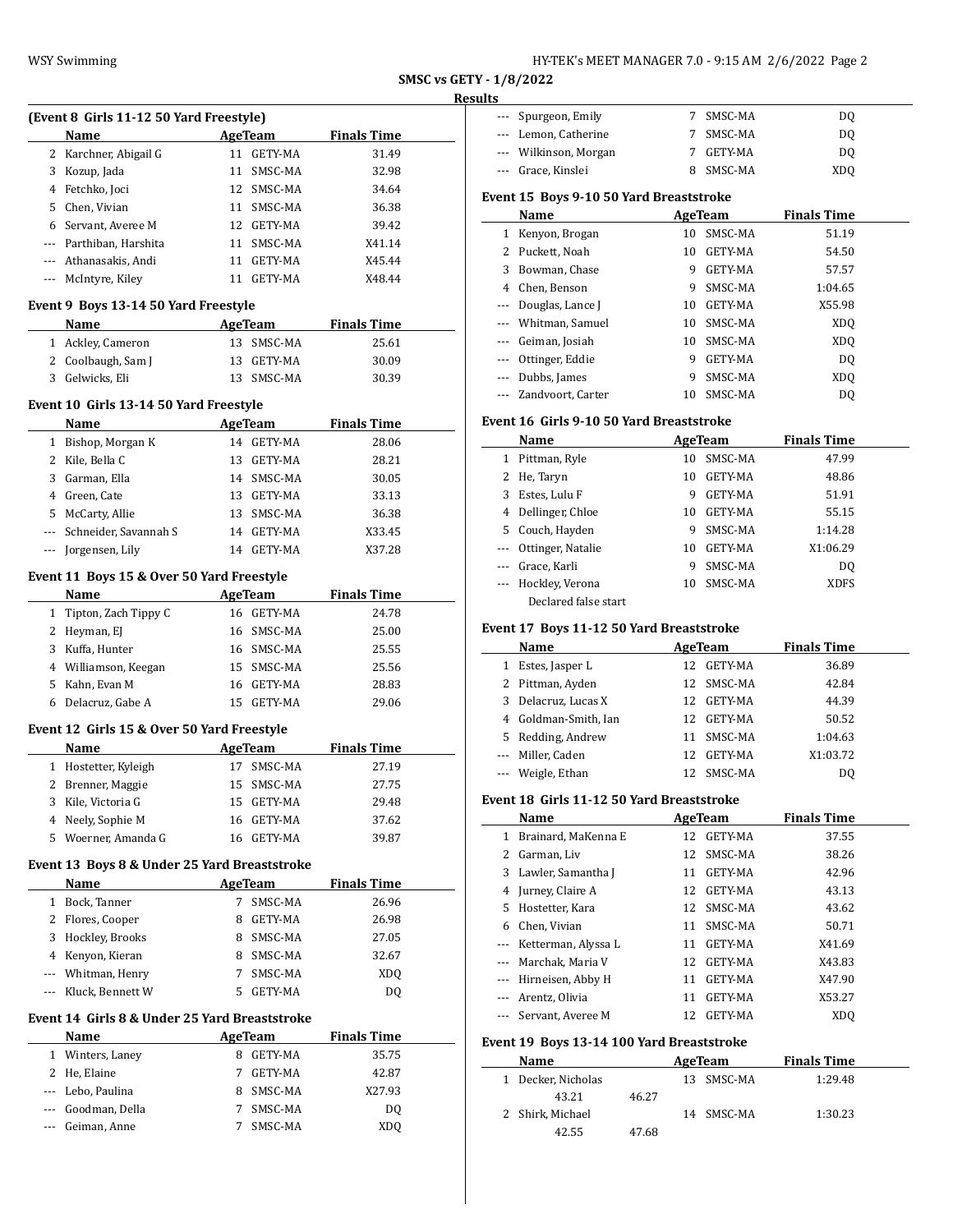| HY-TEK's MEET MANAGER 7.0 - 9:15 AM 2/6/2022 Page 3 |  |  |  |  |  |
|-----------------------------------------------------|--|--|--|--|--|
|-----------------------------------------------------|--|--|--|--|--|

 $\overline{\phantom{a}}$ 

#### **Results**

|               | (Event 19 Boys 13-14 100 Yard Breaststroke) |       |    |            |                    |  |  |  |
|---------------|---------------------------------------------|-------|----|------------|--------------------|--|--|--|
|               | Name                                        |       |    | AgeTeam    | <b>Finals Time</b> |  |  |  |
| 3             | Mason, Logan                                |       |    | 13 SMSC-MA | 1:33.41            |  |  |  |
|               | 43.91                                       | 49.50 |    |            |                    |  |  |  |
|               | Event 20 Girls 13-14 100 Yard Breaststroke  |       |    |            |                    |  |  |  |
|               | Name                                        |       |    | AgeTeam    | <b>Finals Time</b> |  |  |  |
| 1.            | Garman, Ella                                |       |    | 14 SMSC-MA | 1:25.72            |  |  |  |
|               | 41.72                                       | 44.00 |    |            |                    |  |  |  |
| $\mathcal{L}$ | Reber, Vika E                               |       | 13 | GETY-MA    | 1:26.36            |  |  |  |
|               | 42.01                                       | 44.35 |    |            |                    |  |  |  |
| 3             | Ketterman, Addie S                          |       | 13 | GETY-MA    | 1:27.28            |  |  |  |
|               | 41.41                                       | 45.87 |    |            |                    |  |  |  |
| 4             | McCarty, Allie                              |       | 13 | SMSC-MA    | 1:45.71            |  |  |  |
|               | 50.15                                       | 55.56 |    |            |                    |  |  |  |
|               | Jorgensen, Lily                             |       | 14 | GETY-MA    | DO.                |  |  |  |
|               | 49.81                                       | 54.44 |    |            |                    |  |  |  |

### **Event 21 Boys 15 & Over 100 Yard Breaststroke**

|    | <b>Name</b>            |       |     | AgeTeam    | <b>Finals Time</b> |  |
|----|------------------------|-------|-----|------------|--------------------|--|
|    | 1 Tipton, Zach Tippy C |       |     | 16 GETY-MA | 1:06.81            |  |
|    | 31.27                  | 35.54 |     |            |                    |  |
| 2  | Kuffa, Hunter          |       |     | 16 SMSC-MA | 1:12.14            |  |
|    | 35.00                  | 37.14 |     |            |                    |  |
| 3  | Nelson, Sam K          |       | 16  | GETY-MA    | 1:12.23            |  |
|    | 34.21                  | 38.02 |     |            |                    |  |
| 4  | Bakermans, Darren      |       | 16  | SMSC-MA    | 1:16.65            |  |
|    | 35.89                  | 40.76 |     |            |                    |  |
| 5. | Sheaffer, Adam         |       | 17  | SMSC-MA    | 1:21.71            |  |
|    | 39.07                  | 42.64 |     |            |                    |  |
| 6  | Delacruz, Gabe A       |       | 15. | GETY-MA    | 1:24.40            |  |
|    | 39.20                  | 45.20 |     |            |                    |  |

### **Event 22 Girls 15 & Over 100 Yard Breaststroke**

|          | Name               |       |     | AgeTeam    | <b>Finals Time</b> |  |
|----------|--------------------|-------|-----|------------|--------------------|--|
| 1        | Brainard, Hannah E |       | 17  | GETY-MA    | 1:17.40            |  |
|          | 36.71              | 40.69 |     |            |                    |  |
|          | 2 Lenker, Haley    |       |     | 16 SMSC-MA | 1:28.29            |  |
|          | 42.23              | 46.06 |     |            |                    |  |
| 3        | Kile, Victoria G   |       |     | 15 GETY-MA | 1:31.81            |  |
|          | 43.15              | 48.66 |     |            |                    |  |
| $\cdots$ | Eaton, Leona       |       | 15. | GETY-MA    | DO.                |  |
|          | 42.69              | 49.14 |     |            |                    |  |

### **Event 23 Boys 8 & Under 50 Yard Freestyle**

|    | Name              | AgeTeam |         | <b>Finals Time</b> |
|----|-------------------|---------|---------|--------------------|
| 1. | Wetzel, Owen      | 8       | SMSC-MA | 44.15              |
|    | 2 Dorman, Kyle    | 8       | SMSC-MA | 52.23              |
| 3  | Flores, Cooper    | 8       | GETY-MA | 58.21              |
|    | 4 Landis, Judah Y |         | GETY-MA | 58.26              |
| 5. | West, Darwin      |         | SMSC-MA | 1:07.69            |
|    | Bock, Tanner      |         | SMSC-MA | X41.85             |

#### **Event 24 Girls 8 & Under 50 Yard Freestyle**

| Name               |   | AgeTeam | <b>Finals Time</b> |
|--------------------|---|---------|--------------------|
| 1 Lebo, Paulina    | 8 | SMSC-MA | 41.79              |
| 2 Winters, Laney   |   | GETY-MA | 50.46              |
| 3 Miller, Ela      |   | GETY-MA | 53.17              |
| 4 Macioce, Caitlin |   | SMSC-MA | 55.08              |
| 5 Grace, Kinslei   |   | SMSC-MA | 58.05              |

| 6            | Dooley, Kahlan                        |         | 6  | <b>GETY-MA</b> | 1:00.03            |  |
|--------------|---------------------------------------|---------|----|----------------|--------------------|--|
|              | Codori, Hailey R                      |         | 5. | GETY-MA        | X1:11.23           |  |
|              | Event 25 Boys 9-10 100 Yard Freestyle |         |    |                |                    |  |
|              | Name                                  |         |    | AgeTeam        | <b>Finals Time</b> |  |
| $\mathbf{1}$ | Kimmel, Matthew                       |         | 9  | SMSC-MA        | 1:17.75            |  |
|              | 1:17.87                               |         |    |                |                    |  |
| $2^{\circ}$  | Bock, Owen                            |         | 9  | SMSC-MA        | 1:23.65            |  |
|              | 38.56                                 | 45.09   |    |                |                    |  |
| 3            | Puckett, Noah                         |         | 10 | GETY-MA        | 1:37.11            |  |
|              | 46.58                                 | 50.53   |    |                |                    |  |
| 4            | Dutrow, Aiden                         |         | 10 | GETY-MA        | 1:37.47            |  |
| 5.           | Antes, Nicholas                       |         | 10 | SMSC-MA        | 1:45.08            |  |
|              | 49.39                                 | 55.69   |    |                |                    |  |
| 6            | Athanasakis, Lil Mikey                |         | 9  | GETY-MA        | 2:31.94            |  |
|              | Zandvoort, Carter                     |         | 10 | SMSC-MA        | X1:50.80           |  |
|              | 50.39                                 | 1:00.41 |    |                |                    |  |

# **Event 26 Girls 9-10 100 Yard Freestyle**

|              | Name              |         |    | AgeTeam        | <b>Finals Time</b> |  |
|--------------|-------------------|---------|----|----------------|--------------------|--|
| $\mathbf{1}$ | Lenker, Marissa   |         | 10 | SMSC-MA        | 1:12.86            |  |
|              | 34.43             | 38.43   |    |                |                    |  |
| 2            | Pittman, Ryle     |         | 10 | SMSC-MA        | 1:22.04            |  |
|              | 38.23             | 43.81   |    |                |                    |  |
| 3            | Grace, Karli      |         | 9  | SMSC-MA        | 1:25.65            |  |
|              | 38.95             | 46.70   |    |                |                    |  |
| 4            | Estes, Lulu F     |         | 9  | <b>GETY-MA</b> | 1:34.77            |  |
|              | 44.84             | 49.93   |    |                |                    |  |
| 5.           | Green, Bailey     |         | 10 | GETY-MA        | 1:37.21            |  |
|              | 45.74             | 51.47   |    |                |                    |  |
| 6            | Ottinger, Natalie |         | 10 | GETY-MA        | 1:49.81            |  |
|              | 52.64             | 57.17   |    |                |                    |  |
|              | Kershaw, Morgan   |         | 10 | <b>GETY-MA</b> | X2:36.03           |  |
|              | 1:14.27           | 1:21.76 |    |                |                    |  |
|              |                   |         |    |                |                    |  |

### **Event 27 Boys 11-12 100 Yard Freestyle**

|    | Name                |       |     | AgeTeam    | <b>Finals Time</b> |  |
|----|---------------------|-------|-----|------------|--------------------|--|
| 1  | Pittman, Ayden      |       |     | 12 SMSC-MA | 1:05.26            |  |
|    | 30.19               | 35.07 |     |            |                    |  |
| 2  | Shirk, Kyle         |       | 11  | SMSC-MA    | 1:15.24            |  |
|    | 34.69               | 40.55 |     |            |                    |  |
| 3  | McDannell, Brad J   |       | 12. | GETY-MA    | 1:28.86            |  |
|    | 39.21               | 49.65 |     |            |                    |  |
|    | 4 Jenkins, Carter M |       | 11  | GETY-MA    | 1:29.95            |  |
| 5. | Dunlop, Sam J       |       | 12. | GETY-MA    | 1:31.39            |  |
|    | 42.71               | 48.68 |     |            |                    |  |
|    | Cortina, Ethan      |       | 11  | GETY-MA    | X1:42.91           |  |
|    | 47.26               | 55.65 |     |            |                    |  |

# **Event 28 Girls 11-12 100 Yard Freestyle**

| Name                    |       |     | AgeTeam        | <b>Finals Time</b> |  |
|-------------------------|-------|-----|----------------|--------------------|--|
| 1 Karchner, Abigail G   |       | 11  | GETY-MA        | 1:08.38            |  |
| 32.97                   | 35.41 |     |                |                    |  |
| Garman, Liv<br>2        |       | 12. | SMSC-MA        | 1:12.92            |  |
| 34.90                   | 38.02 |     |                |                    |  |
| Hirneisen, Abby H<br>3  |       | 11  | GETY-MA        | 1:13.79            |  |
| 35.09                   | 38.70 |     |                |                    |  |
| Lawler, Samantha J<br>4 |       | 11  | <b>GETY-MA</b> | 1:13.86            |  |
| 34.00                   | 39.86 |     |                |                    |  |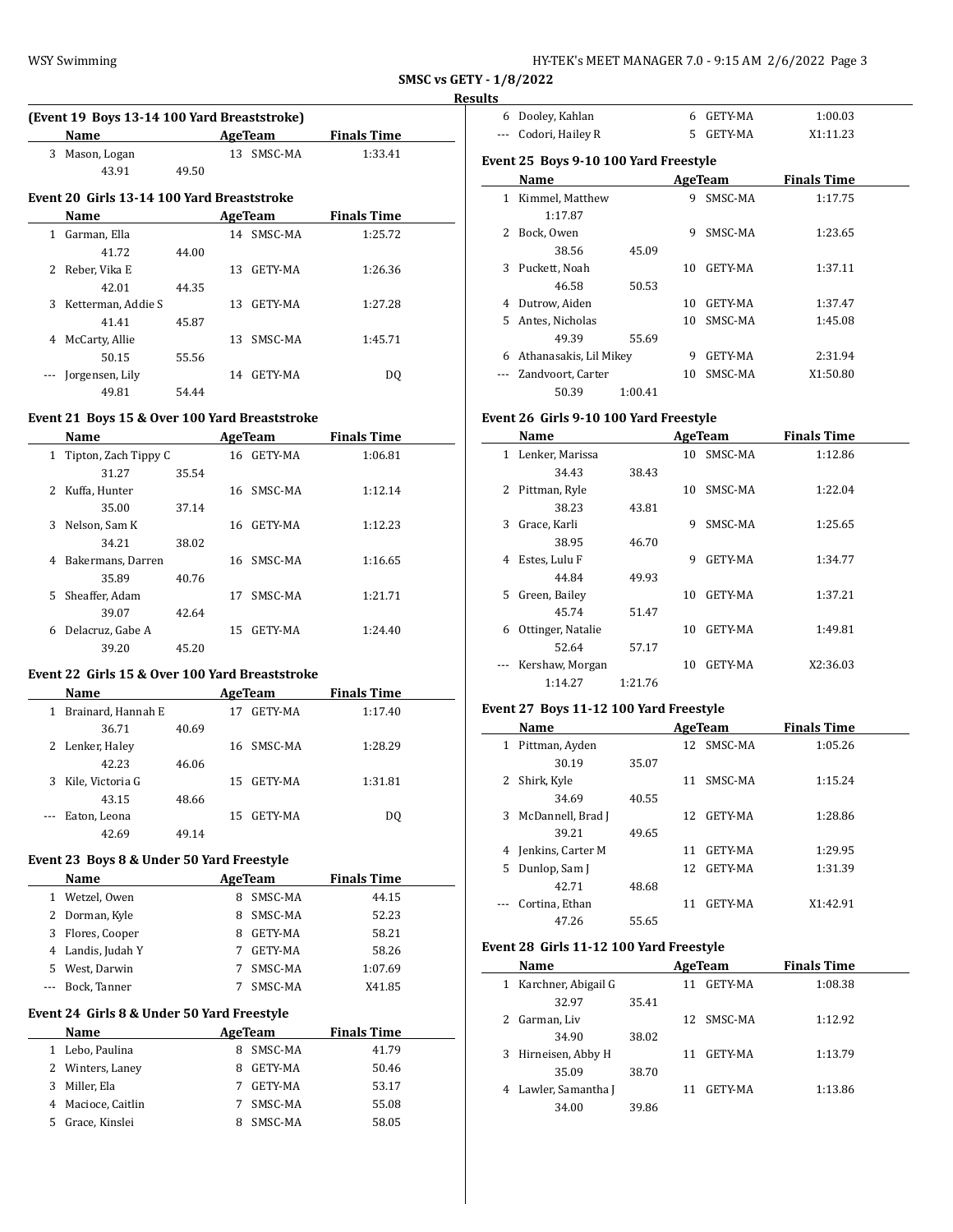| HY-TEK's MEET MANAGER 7.0 - 9:15 AM  2/6/2022  Page 4 |  |  |
|-------------------------------------------------------|--|--|
|-------------------------------------------------------|--|--|

#### **Result**

 $\frac{1}{2}$ 

 $\overline{a}$ 

 $\overline{\phantom{a}}$ 

| (Event 28 Girls 11-12 100 Yard Freestyle) |       |     |                |                    |  |  |  |
|-------------------------------------------|-------|-----|----------------|--------------------|--|--|--|
| <b>Name</b>                               |       |     |                | <b>Finals Time</b> |  |  |  |
| Fetchko, Joci                             |       |     | SMSC-MA        | 1:17.80            |  |  |  |
| 37.47                                     | 40.33 |     |                |                    |  |  |  |
| Murphy, Jillian                           |       | 12  | SMSC-MA        | 1:19.78            |  |  |  |
| 37.55                                     | 42.23 |     |                |                    |  |  |  |
| Marchak, Maria V                          |       | 12. | GETY-MA        | X1:11.68           |  |  |  |
| 33.08                                     | 38.60 |     |                |                    |  |  |  |
| Servant, Averee M                         |       | 12. | GETY-MA        | X1:30.30           |  |  |  |
| 41.43                                     | 48.87 |     |                |                    |  |  |  |
| Arentz, Olivia                            |       | 11  | GETY-MA        | X1:34.89           |  |  |  |
| 45.14                                     | 49.75 |     |                |                    |  |  |  |
| McIntyre, Kiley                           |       | 11  | <b>GETY-MA</b> | XD <sub>O</sub>    |  |  |  |
|                                           |       |     |                | AgeTeam<br>12.     |  |  |  |

#### **Event 29 Boys 13-14 100 Yard Freestyle**

| Name                 |       | AgeTeam    | <b>Finals Time</b> |  |
|----------------------|-------|------------|--------------------|--|
| Ackley, Cameron<br>1 | 13.   | SMSC-MA    | 57.51              |  |
| 27.34                | 30.17 |            |                    |  |
| 2 Coolbaugh, Sam J   | 13.   | GETY-MA    | 1:06.73            |  |
| 32.13                | 34.60 |            |                    |  |
| 3 Mason, Logan       |       | 13 SMSC-MA | 1:09.23            |  |
| 32.42                | 36.81 |            |                    |  |

### **Event 30 Girls 13-14 100 Yard Freestyle**

 $\overline{a}$ 

| Name                      |       |    | AgeTeam | <b>Finals Time</b> |  |
|---------------------------|-------|----|---------|--------------------|--|
| Ketterman, Addie S        |       | 13 | GETY-MA | 1:06.24            |  |
| 31.21                     | 35.03 |    |         |                    |  |
| 2 Goldman-Smith, Olivia C |       | 14 | GETY-MA | 1:06.77            |  |
| 33.06                     | 33.71 |    |         |                    |  |
| Rost, Toireann            |       | 14 | SMSC-MA | 1:08.04            |  |
| 32.55                     | 35.49 |    |         |                    |  |
| Jorgensen, Lily           |       | 14 | GETY-MA | 1:30.52            |  |
| 42.25                     | 48.27 |    |         |                    |  |

### **Event 31 Boys 15 & Over 100 Yard Freestyle**

| <b>Name</b>              |       | AgeTeam        | <b>Finals Time</b> |
|--------------------------|-------|----------------|--------------------|
| 1 Turner, Zach P         |       | GETY-MA<br>16. | 49.29              |
| 23.56                    | 25.73 |                |                    |
| Mowe, Braelen<br>2       |       | SMSC-MA<br>17  | 49.90              |
| 23.71                    | 26.19 |                |                    |
| Clarke, Finn I<br>3      |       | GETY-MA<br>17  | 56.04              |
| 26.58                    | 29.46 |                |                    |
| Heyman, EJ<br>4          |       | 16 SMSC-MA     | 56.54              |
| 27.19                    | 29.35 |                |                    |
| Trabucco, Nicholas<br>5. |       | SMSC-MA<br>15. | 58.17              |
| 27.88                    | 30.29 |                |                    |
| Kahn, Evan M<br>6        |       | GETY-MA<br>16  | 1:03.42            |
| 30.06                    | 33.36 |                |                    |

#### **Event 32 Girls 15 & Over 100 Yard Freestyle**

| <b>Name</b>             |                |     | AgeTeam | <b>Finals Time</b> |  |
|-------------------------|----------------|-----|---------|--------------------|--|
| Hostetter, Kyleigh<br>1 |                | 17  | SMSC-MA | 59.49              |  |
|                         | 28.49<br>31.00 |     |         |                    |  |
| 2 Brenner, Maggie       |                | 15  | SMSC-MA | 1:02.82            |  |
|                         | 33.35<br>29.47 |     |         |                    |  |
| Eaton, Leona<br>3       |                | 15. | GETY-MA | 1:11.82            |  |
|                         | 34.21<br>37.61 |     |         |                    |  |
| Neely, Sophie M<br>4    |                | 16  | GETY-MA | 1:20.04            |  |
|                         | 38.76<br>41.28 |     |         |                    |  |

| lts                   |                                              |             |                |                    |  |
|-----------------------|----------------------------------------------|-------------|----------------|--------------------|--|
| 5                     | Woerner, Amanda G                            | 16          | GETY-MA        | 1:28.42            |  |
|                       | 41.58<br>46.84                               |             |                |                    |  |
|                       |                                              |             |                |                    |  |
|                       | Event 33  Boys 8 & Under 25 Yard Backstroke  |             |                |                    |  |
|                       | Name                                         |             | AgeTeam        | <b>Finals Time</b> |  |
| $\mathbf{1}$          | Wetzel, Owen                                 | 8           | SMSC-MA        | 22.83              |  |
| 2                     | Huffman, Abraham                             | 8           | SMSC-MA        | 24.17              |  |
| 3                     | Primrose, Shawn                              | 8           | SMSC-MA        | 24.56              |  |
|                       | 4 Flores, Cooper                             |             | 8 GETY-MA      | 28.07              |  |
| 5                     | Athanasakis, Max                             | 7           | GETY-MA        | 38.60              |  |
|                       | 6 Kluck, Bennett W                           | 5           | GETY-MA        | 50.20              |  |
| ---                   | Dorman, Kyle                                 | 8           | SMSC-MA        | X26.20             |  |
| ---                   | Kenyon, Kieran                               | 8           | SMSC-MA        | X27.84             |  |
| ---                   | West, Darwin                                 | 7           | SMSC-MA        | X30.20             |  |
| ---                   | Boudreau, Easton                             | 7           | GETY-MA        | X30.83             |  |
| ---                   | Landis, Judah Y                              | 7           | GETY-MA        | X33.17             |  |
| ---                   | Kalata, Gabe                                 | 8           | SMSC-MA        | X37.57             |  |
| ---                   | Whitman, Henry                               | 7           | SMSC-MA        | X37.67             |  |
| ---                   | Bock, Colton                                 | 5           | SMSC-MA        | XDQ                |  |
|                       | Event 34  Girls 8 & Under 25 Yard Backstroke |             |                |                    |  |
|                       | Name                                         |             | <b>AgeTeam</b> | <b>Finals Time</b> |  |
|                       | 1 Goodman, Della                             | $7^{\circ}$ | SMSC-MA        | 24.68              |  |
| $\mathbf{2}^{\prime}$ | Kluck, Ellie R                               | 7           | GETY-MA        | 26.10              |  |
|                       |                                              | 7           |                |                    |  |
| 3<br>4                | Brenner, Eliza                               | 7           | SMSC-MA        | 29.53              |  |
|                       | He, Elaine                                   | 7           | GETY-MA        | 30.07              |  |
| 5                     | Lemon, Catherine                             |             | SMSC-MA        | 30.89              |  |
| 6                     | Miller, Ela                                  | 7           | GETY-MA        | 31.29              |  |
| ---                   | Macioce, Caitlin                             | 7           | SMSC-MA        | X28.45             |  |
| ---                   | Spurgeon, Emily                              | 7           | SMSC-MA        | X29.73             |  |
| ---                   | Miller, Nola                                 | 7           | SMSC-MA        | X29.77             |  |
| ---                   | Dubbs, Ava                                   | 8           | SMSC-MA        | X30.39             |  |
| ---                   | Wilkinson, Morgan                            | 7           | GETY-MA        | X32.39             |  |
| ---                   | Dooley, Kahlan                               | 6           | GETY-MA        | X32.40             |  |
| ---                   | Geiman, Anne                                 | 7           | SMSC-MA        | X33.33             |  |
|                       | Codori, Hailey R                             | 5.          | GETY-MA        | X38.44             |  |
|                       | Gangewere, Clara L                           | 8           | GETY-MA        | X39.17             |  |
| ---                   | Runyan, Maci A                               | 7           | GETY-MA        | X47.14             |  |
|                       | Event 35 Boys 9-10 50 Yard Backstroke        |             |                |                    |  |
|                       | Name                                         |             | AgeTeam        | <b>Finals Time</b> |  |
| $\mathbf{1}$          | Kimmel, Matthew                              | 9           | SMSC-MA        | 39.16              |  |
| 2                     | Bock, Owen                                   | 9           | SMSC-MA        | 42.85              |  |
| 3                     | Whitman, Samuel                              | 10          | SMSC-MA        | 49.80              |  |
| 4                     | Dutrow, Aiden                                | 10          | GETY-MA        | 51.22              |  |
| 5                     | Bowman, Chase                                | 9           | GETY-MA        | 52.82              |  |
|                       | 6 Schroeder, Zac                             | 9           | GETY-MA        | 54.65              |  |
|                       |                                              |             |                |                    |  |

#### **Name AgeTeam Finals Time** 1 Lenker, Marissa 10 SMSC-MA 41.06

**Event 36 Girls 9-10 50 Yard Backstroke**

--- Dubbs, James 9 SMSC-MA X58.49 --- Antes, Nicholas 10 SMSC-MA X1:01.86 --- Douglas, Lance J 10 GETY-MA X1:03.34 --- Schroeder, Aaron 9 GETY-MA X1:09.87 --- Ottinger, Eddie 9 GETY-MA X1:14.58 --- Athanasakis, Lil Mikey 9 GETY-MA X1:15.83 --- Boudreau, Benton 9 GETY-MA X1:25.45 --- Geiman, Josiah 10 SMSC-MA XDQ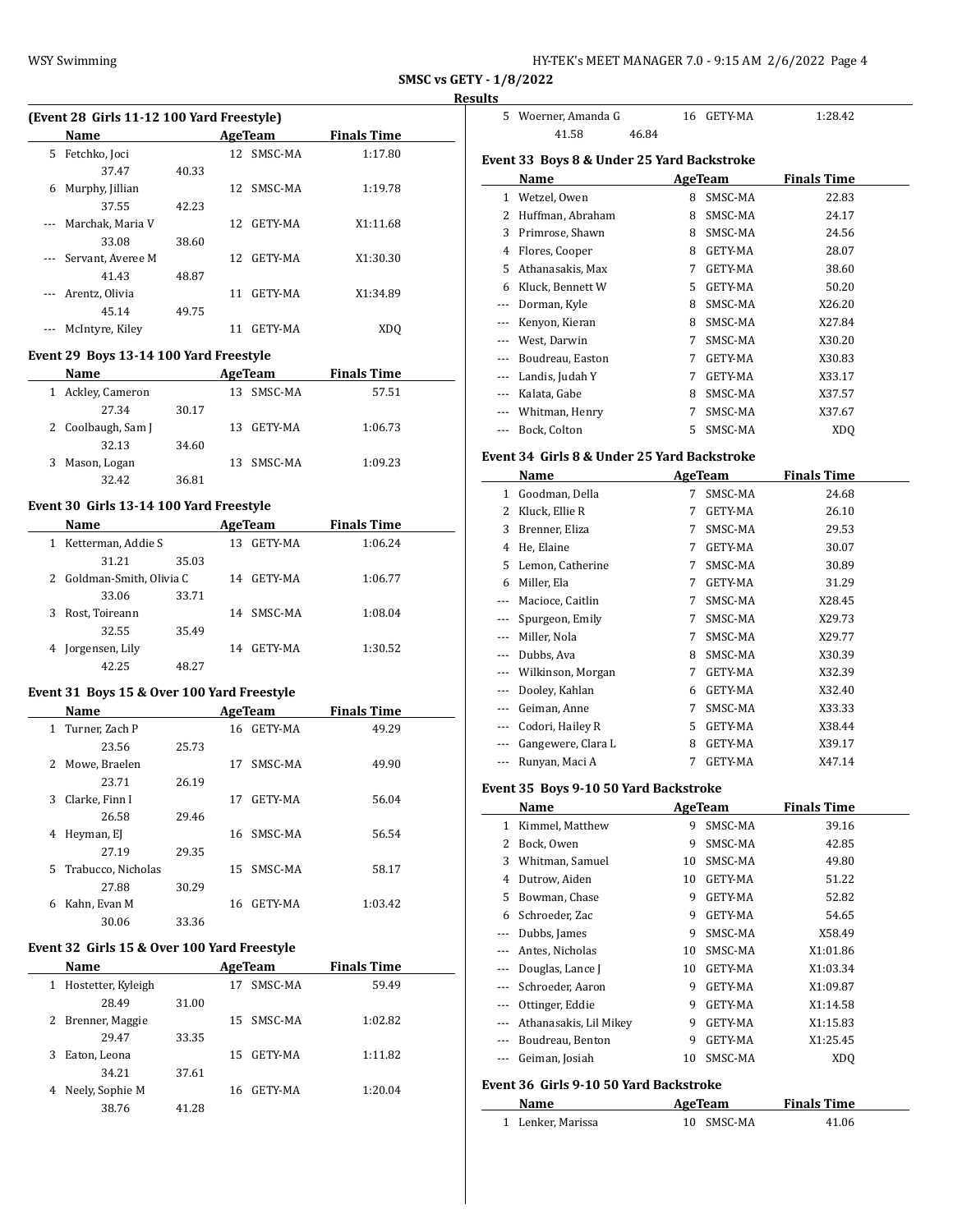| HY-TEK's MEET MANAGER 7.0 - 9:15 AM 2/6/2022 Page 5 |  |  |
|-----------------------------------------------------|--|--|
|-----------------------------------------------------|--|--|

#### **Results**

 $\overline{\phantom{a}}$ 

| (Event 36 Girls 9-10 50 Yard Backstroke) |                      |    |                |                    |  |  |  |  |
|------------------------------------------|----------------------|----|----------------|--------------------|--|--|--|--|
|                                          | <b>Name</b>          |    | AgeTeam        | <b>Finals Time</b> |  |  |  |  |
| 2                                        | Green, Bailey        | 10 | GETY-MA        | 53.25              |  |  |  |  |
| 3                                        | Couch, Hayden        | 9  | SMSC-MA        | 55.24              |  |  |  |  |
| 4                                        | Ottinger, Natalie    | 10 | GETY-MA        | 57.92              |  |  |  |  |
| 5.                                       | Reitzi, Franki       | 10 | SMSC-MA        | 1:06.23            |  |  |  |  |
|                                          | --- Kershaw, Morgan  | 10 | GETY-MA        | X1:01.54           |  |  |  |  |
|                                          | Gromley, Ava         | 9  | GETY-MA        | X1:35.42           |  |  |  |  |
|                                          | --- Dellinger, Chloe | 10 | <b>GETY-MA</b> | D0                 |  |  |  |  |

#### **Event 37 Boys 11-12 50 Yard Backstroke**

|          | Name                 |    | AgeTeam        | <b>Finals Time</b> |
|----------|----------------------|----|----------------|--------------------|
| 1        | Weigle, Ethan        | 12 | SMSC-MA        | 41.30              |
| 2        | Delacruz, Lucas X    | 12 | GETY-MA        | 42.03              |
| 3        | Lupfer, Logan        | 11 | SMSC-MA        | 44.64              |
| 4        | Page, Pete           | 12 | <b>GETY-MA</b> | 45.10              |
|          | 5 Goldman-Smith, Ian | 12 | GETY-MA        | 45.54              |
| 6        | Redding, Andrew      | 11 | SMSC-MA        | 48.67              |
| $\cdots$ | Dunlop, Sam J        | 12 | <b>GETY-MA</b> | X46.91             |
|          | Cortina, Ethan       | 11 | GETY-MA        | X53.09             |
| $\cdots$ | Miller, Caden        | 12 | <b>GETY-MA</b> | X53.27             |
|          | Neely, Jackson M     | 11 | <b>GETY-MA</b> | X54.76             |
| $---$    | Colbert, Liam        | 11 | <b>GETY-MA</b> | X1:48.62           |

### **Event 38 Girls 11-12 50 Yard Backstroke**

|          | Name                |    | AgeTeam    | <b>Finals Time</b> |  |
|----------|---------------------|----|------------|--------------------|--|
| 1        | Brainard, MaKenna E | 12 | GETY-MA    | 34.60              |  |
| 2        | Hostetter, Kara     |    | 12 SMSC-MA | 36.94              |  |
| 3        | Jurney, Claire A    |    | 12 GETY-MA | 37.41              |  |
| 4        | Green, Emily        | 11 | GETY-MA    | 37.57              |  |
| 5.       | Kozup, Jada         | 11 | SMSC-MA    | 40.68              |  |
| 6        | Parthiban, Harshita | 11 | SMSC-MA    | 53.33              |  |
|          | --- Arentz, Olivia  | 11 | GETY-MA    | X51.99             |  |
| $\cdots$ | Athanasakis, Andi   | 11 | GETY-MA    | X52.41             |  |
|          | --- McIntyre, Kiley |    | GETY-MA    | X57.13             |  |

#### **Event 39 Boys 13-14 100 Yard Backstroke**

| Name               |       | AgeTeam |            | <b>Finals Time</b> |  |
|--------------------|-------|---------|------------|--------------------|--|
| 1 Decker, Nicholas |       |         | 13 SMSC-MA | 1:18.23            |  |
| 39.18              | 39.05 |         |            |                    |  |
| 2 Gelwicks, Eli    |       |         | 13 SMSC-MA | 1:24.07            |  |

### **Event 40 Girls 13-14 100 Yard Backstroke**

|   | Name                  |       |     | AgeTeam        | <b>Finals Time</b> |  |
|---|-----------------------|-------|-----|----------------|--------------------|--|
| 1 | Bishop, Morgan K      |       | 14  | GETY-MA        | 1:10.60            |  |
|   | 33.93                 | 36.67 |     |                |                    |  |
| 2 | Kile, Bella C         |       | 13  | <b>GETY-MA</b> | 1:14.31            |  |
|   | 36.14                 | 38.17 |     |                |                    |  |
| 3 | Green, Cate           |       | 13. | GETY-MA        | 1:17.57            |  |
|   | 37.70                 | 39.87 |     |                |                    |  |
| 4 | Rost, Toireann        |       | 14  | SMSC-MA        | 1:26.14            |  |
|   | Schneider, Savannah S |       | 14  | GETY-MA        | X1:22.96           |  |
|   | 39.94                 | 43.02 |     |                |                    |  |

#### **Event 41 Boys 15 & Over 100 Yard Backstroke**

| <b>Name</b>          |       | AgeTeam    | <b>Finals Time</b> |  |
|----------------------|-------|------------|--------------------|--|
| Heyman, EJ           |       | 16 SMSC-MA | 1:00.60            |  |
| 29.53                | 31.07 |            |                    |  |
| 2 Williamson, Keegan |       | 15 SMSC-MA | 1:03.16            |  |
| 31.77                | 31.39 |            |                    |  |

| w        |                    |       |    |            |          |
|----------|--------------------|-------|----|------------|----------|
|          | 3 Koufos, Alex     |       |    | 16 GETY-MA | 1:07.74  |
|          | 32.38              | 35.36 |    |            |          |
| 4        | Bakermans, Darren  |       |    | 16 SMSC-MA | 1:11.91  |
|          | 5 Delacruz, Gabe A |       | 15 | GETY-MA    | 1:19.35  |
| 6        | Kahn, Evan M       |       |    | 16 GETY-MA | 1:23.90  |
|          | 40.41              | 43.49 |    |            |          |
| $\cdots$ | Clarke, Finn I     |       | 17 | GETY-MA    | X1:08.45 |
|          | 33.50              | 34.95 |    |            |          |

# **Event 42 Girls 15 & Over 100 Yard Backstroke**

|   | Name               |       |     | AgeTeam | <b>Finals Time</b> |  |
|---|--------------------|-------|-----|---------|--------------------|--|
| 1 | Hostetter, Kyleigh |       |     | SMSC-MA | 1:09.22            |  |
|   | 33.98              | 35.24 |     |         |                    |  |
|   | 2 Lenker, Haley    |       | 16  | SMSC-MA | 1:11.25            |  |
| 3 | Green, Hannah L    |       | 16  | GETY-MA | 1:15.88            |  |
|   | 37.33              | 38.55 |     |         |                    |  |
| 4 | Neely, Sophie M    |       | 16. | GETY-MA | 1:33.90            |  |
|   | 46.04              | 47.86 |     |         |                    |  |
| 5 | Woerner, Amanda G  |       |     | GETY-MA | 1:55.29            |  |

### **Event 43 Boys 8 & Under 25 Yard Butterfly**

| <b>Name</b>        | AgeTeam   | <b>Finals Time</b> |  |
|--------------------|-----------|--------------------|--|
| 1 Huffman, Abraham | 8 SMSC-MA | 25.37              |  |
| 2 Primrose, Shawn  | 8 SMSC-MA | 28.43              |  |

### **Event 44 Girls 8 & Under 25 Yard Butterfly**

|    | Name                | AgeTeam |                | <b>Finals Time</b> |  |
|----|---------------------|---------|----------------|--------------------|--|
|    | 1 Lebo, Paulina     |         | SMSC-MA        | 24.14              |  |
|    | 2 Miller, Ela       |         | <b>GETY-MA</b> | 31.80              |  |
|    | 3 Wilkinson, Morgan |         | <b>GETY-MA</b> | 36.83              |  |
|    | 4 Macioce, Caitlin  |         | SMSC-MA        | 36.85              |  |
| 5. | Miller, Nola        |         | SMSC-MA        | 37.95              |  |
|    | --- Kluck, Ellie R  |         | <b>GETY-MA</b> | DΟ                 |  |

### **Event 46 Girls 9-10 50 Yard Butterfly**

| Name               |    | AgeTeam    | <b>Finals Time</b> |
|--------------------|----|------------|--------------------|
| 1 Kennedy, Mai     |    | 10 SMSC-MA | 40.10              |
| 2 Pittman, Ryle    |    | 10 SMSC-MA | 43.80              |
| 3 He, Taryn        | 10 | GETY-MA    | 46.38              |
| 4 Codori, Kailyn I |    | GETY-MA    | 46.61              |
| 5 Kozup, Peyton    |    | SMSC-MA    | 48.13              |

### **Event 47 Boys 11-12 50 Yard Butterfly**

| Name                |    | AgeTeam    | <b>Finals Time</b> |
|---------------------|----|------------|--------------------|
| 1 Estes, Jasper L   |    | 12 GETY-MA | 31.01              |
| 2 Shirk, Kyle       |    | 11 SMSC-MA | 40.20              |
| 3 Jenkins, Carter M | 11 | GETY-MA    | 55.22              |
| 4 Neely, Jackson M  | 11 | GETY-MA    | 1:00.77            |
| --- Lupfer, Logan   |    | SMSC-MA    | DO                 |

### **Event 48 Girls 11-12 50 Yard Butterfly**

|   | Name                   |     | AgeTeam        | <b>Finals Time</b> |
|---|------------------------|-----|----------------|--------------------|
| 1 | Kozup, Jada            | 11  | SMSC-MA        | 34.75              |
|   | 2 Ketterman, Alyssa L  | 11  | <b>GETY-MA</b> | 35.52              |
|   | 3 Karchner, Abigail G  | 11  | GETY-MA        | 35.55              |
|   | 4 Brainard, MaKenna E  | 12. | GETY-MA        | 36.66              |
|   | 5 Murphy, Jillian      |     | 12 SMSC-MA     | 44.57              |
| 6 | Fetchko, Joci          | 12  | SMSC-MA        | 47.55              |
|   | --- Lawler, Samantha J | 11  | <b>GETY-MA</b> | X41.97             |
|   | --- Hirneisen, Abby H  |     | <b>GETY-MA</b> | X43.14             |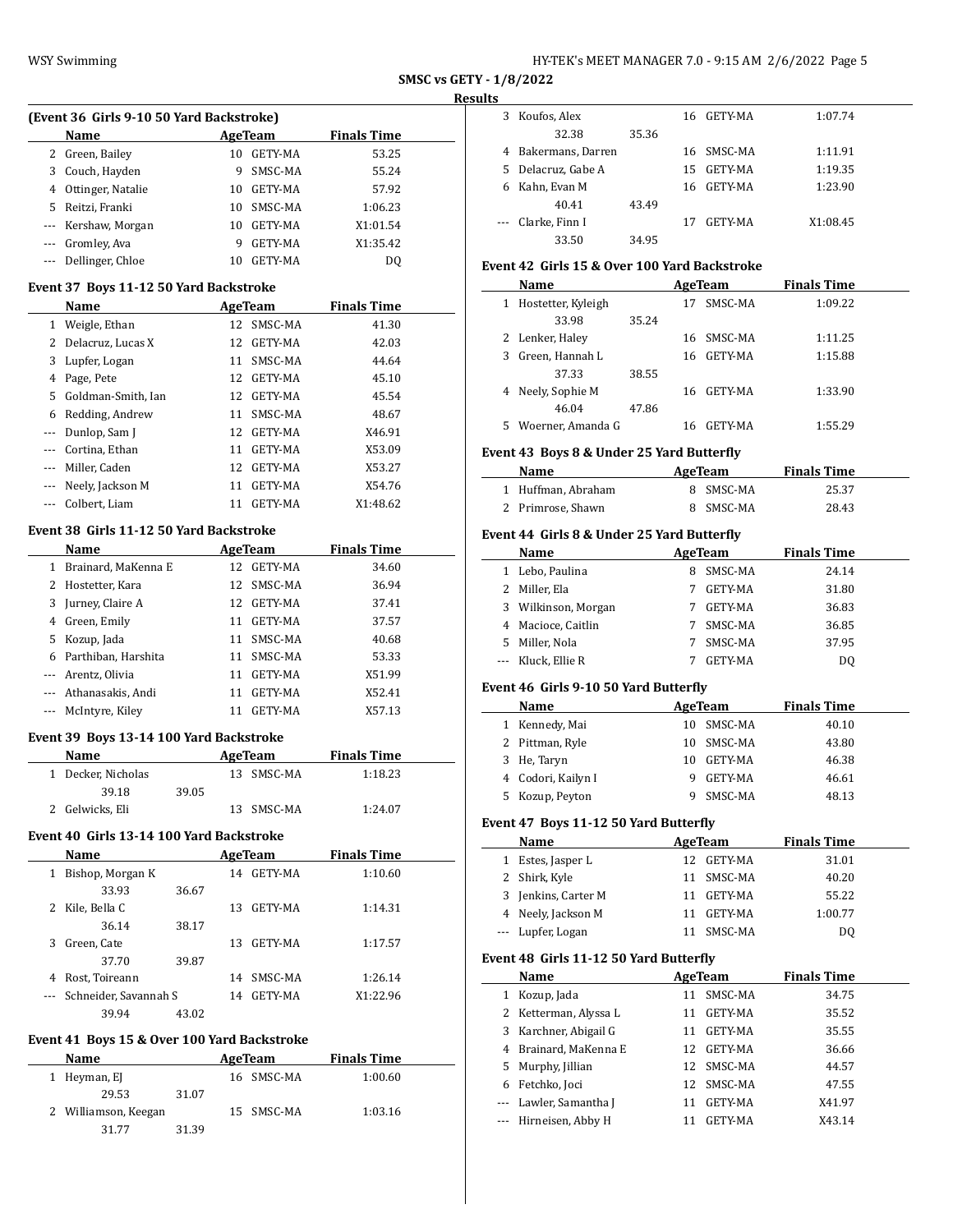### **Results**

 $\overline{\phantom{a}}$ 

|       | Name                                   |       |    | AgeTeam    | <b>Finals Time</b> |
|-------|----------------------------------------|-------|----|------------|--------------------|
|       | Athanasakis, Andi                      |       |    | 11 GETY-MA | X59.93             |
| $---$ | Parthiban, Harshita                    |       | 11 | SMSC-MA    | X1:07.92           |
|       | Event 49 Boys 13-14 100 Yard Butterfly |       |    |            |                    |
|       | Name                                   |       |    | AgeTeam    | <b>Finals Time</b> |
| 1     | Shirk, Michael                         |       |    | 14 SMSC-MA | 1:22.27            |
|       | 36.89                                  | 45.38 |    |            |                    |
| 2     | Coolbaugh, Sam J                       |       | 13 | GETY-MA    | 1:27.36            |
|       | 39.92                                  | 47.44 |    |            |                    |
| 3     | Gelwicks, Eli                          |       | 13 | SMSC-MA    | 1:30.67            |
|       | 36.12                                  | 54.55 |    |            |                    |
|       | Mason, Logan                           |       | 13 | SMSC-MA    | DQ                 |
|       |                                        |       |    |            |                    |

#### **Event 50 Girls 13-14 100 Yard Butterfly**

| Name                  |       | AgeTeam       | <b>Finals Time</b> |  |
|-----------------------|-------|---------------|--------------------|--|
| Bishop, Morgan K<br>1 |       | GETY-MA<br>14 | 1:12.56            |  |
| 33.91                 | 38.65 |               |                    |  |
| 2 Reber, Vika E       |       | GETY-MA<br>13 | 1:18.14            |  |
| 36.85                 | 41.29 |               |                    |  |
| Kile, Bella C<br>3    |       | GETY-MA<br>13 | 1:18.39            |  |
| 36.46                 | 41.93 |               |                    |  |
| Rost, Toireann<br>4   |       | SMSC-MA<br>14 | 1:30.28            |  |
| 39.29                 | 50.99 |               |                    |  |

#### **Event 51 Boys 15 & Over 100 Yard Butterfly**

|    | Name               |       |    | AgeTeam | <b>Finals Time</b> |  |
|----|--------------------|-------|----|---------|--------------------|--|
| 1  | Mowe, Braelen      |       | 17 | SMSC-MA | 55.19              |  |
|    | 26.39              | 28.80 |    |         |                    |  |
|    | 2 Turner, Zach P   |       | 16 | GETY-MA | 1:00.04            |  |
|    | 27.44              | 32.60 |    |         |                    |  |
| 3  | Clarke, Finn I     |       | 17 | GETY-MA | 1:05.43            |  |
|    | 30.43              | 35.00 |    |         |                    |  |
| 4  | Koufos, Alex       |       | 16 | GETY-MA | 1:08.27            |  |
|    | 30.56              | 37.71 |    |         |                    |  |
| 5. | Trabucco, Nicholas |       | 15 | SMSC-MA | 1:08.64            |  |
|    | 31.96              | 36.68 |    |         |                    |  |
| 6  | Sheaffer, Adam     |       | 17 | SMSC-MA | 1:18.98            |  |
|    | 34.99              | 43.99 |    |         |                    |  |

### **Event 52 Girls 15 & Over 100 Yard Butterfly**

| Name                    |       |     | AgeTeam | <b>Finals Time</b> |  |
|-------------------------|-------|-----|---------|--------------------|--|
| Brainard, Hannah E<br>1 |       | 17  | GETY-MA | 1:04.18            |  |
| 30.36                   | 33.82 |     |         |                    |  |
| 2 Brenner, Maggie       |       | 15. | SMSC-MA | 1:10.81            |  |
| 32.86                   | 37.95 |     |         |                    |  |
| Green, Hannah L<br>3    |       | 16  | GETY-MA | 1:11.01            |  |
| 34.43                   | 36.58 |     |         |                    |  |
| Kile, Victoria G<br>4   |       | 15. | GETY-MA | 1:17.25            |  |
| 35.43                   | 41.82 |     |         |                    |  |

### **Event 54 Girls 8 & Under 100 Yard IM**

| Name             |         | AgeTeam      | <b>Finals Time</b> |  |
|------------------|---------|--------------|--------------------|--|
| 1 Winters, Laney |         | GETY-MA<br>8 | 2:20.93            |  |
| 1:05.87          | 1:15.06 |              |                    |  |
| 2 He, Elaine     |         | GETY-MA      | 2:53.26            |  |
| 1:12.59          | 1:40.67 |              |                    |  |

| <b>Event 55 Boys 9-10 100 Yard IM</b> |  |  |
|---------------------------------------|--|--|

| $P(0, 0)$ $P(0, 0)$ $P(0, 0)$ $P(0, 0)$ |       |               |                    |  |  |  |  |
|-----------------------------------------|-------|---------------|--------------------|--|--|--|--|
| Name                                    |       | AgeTeam       | <b>Finals Time</b> |  |  |  |  |
| 1 Kenyon, Brogan                        |       | 10 SMSC-MA    | 1:42.12            |  |  |  |  |
| 47.31                                   | 54.81 |               |                    |  |  |  |  |
| --- Bowman, Chase                       |       | GETY-MA<br>q, | DO                 |  |  |  |  |
| 52.42                                   | 57.02 |               |                    |  |  |  |  |

#### **Event 56 Girls 9-10 100 Yard IM**

|    | Name             |       |    | AgeTeam        | <b>Finals Time</b> |  |
|----|------------------|-------|----|----------------|--------------------|--|
| 1  | Lenker, Marissa  |       | 10 | SMSC-MA        | 1:23.62            |  |
|    | 39.79            | 43.83 |    |                |                    |  |
| 2  | Kennedy, Mai     |       | 10 | SMSC-MA        | 1:24.60            |  |
|    | 38.40            | 46.20 |    |                |                    |  |
| 3  | Kozup, Peyton    |       | 9  | SMSC-MA        | 1:40.05            |  |
|    | 45.03            | 55.02 |    |                |                    |  |
| 4  | Codori, Kailyn I |       | 9  | GETY-MA        | 1:45.31            |  |
|    | 50.15            | 55.16 |    |                |                    |  |
| 5. | Estes, Lulu F    |       | 9  | <b>GETY-MA</b> | 1:45.94            |  |
|    | 50.94            | 55.00 |    |                |                    |  |

## **Event 57 Boys 11-12 100 Yard IM**

|    | Name               |     | AgeTeam    | <b>Finals Time</b> |
|----|--------------------|-----|------------|--------------------|
| 1  | Pittman, Ayden     |     | 12 SMSC-MA | 1:21.66            |
|    |                    |     | 44.30      |                    |
| 2  | Shirk, Kyle        |     | 11 SMSC-MA | 1:23.85            |
|    |                    |     | 45.99      |                    |
| 3  | Delacruz, Lucas X  |     | 12 GETY-MA | 1:30.54            |
|    |                    |     | 46.95      |                    |
| 4  | Goldman-Smith, Ian |     | 12 GETY-MA | 1:39.26            |
|    |                    |     | 51.57      |                    |
| 5. | McDannell, Brad J  |     | 12 GETY-MA | 1:41.87            |
|    |                    |     | 55.21      |                    |
|    | Page, Pete         | 12. | GETY-MA    | X1:48.19           |
|    |                    |     | 56.87      |                    |

#### **Event 58 Girls 11-12 100 Yard IM**

|    | Name                |       |    | AgeTeam    | <b>Finals Time</b> |  |
|----|---------------------|-------|----|------------|--------------------|--|
| 1  | Ketterman, Alyssa L |       | 11 | GETY-MA    | 1:20.17            |  |
|    | 36.61               | 43.56 |    |            |                    |  |
| 2  | Marchak, Maria V    |       | 12 | GETY-MA    | 1:20.54            |  |
|    | 35.23               | 45.31 |    |            |                    |  |
| 3  | Hostetter, Kara     |       |    | 12 SMSC-MA | 1:22.54            |  |
|    | 37.56               | 44.98 |    |            |                    |  |
|    | 4 Jurney, Claire A  |       | 12 | GETY-MA    | 1:22.91            |  |
|    | 39.52               | 43.39 |    |            |                    |  |
| 5. | Garman, Liv         |       | 12 | SMSC-MA    | 1:26.09            |  |
|    | 41.67               | 44.42 |    |            |                    |  |
| 6  | Murphy, Jillian     |       |    | 12 SMSC-MA | 1:31.79            |  |
|    | 42.91               | 48.88 |    |            |                    |  |
|    | Green, Emily        |       | 11 | GETY-MA    | <b>XNS</b>         |  |

#### **Event 59 Boys 13-14 200 Yard IM**

| Name               |       |     | AgeTeam    |       | <b>Finals Time</b> |
|--------------------|-------|-----|------------|-------|--------------------|
| 1 Ackley, Cameron  |       | 13. | SMSC-MA    |       | 2:30.07            |
| 32.01              | 35.73 |     | 47.55      | 34.78 |                    |
| 2 Decker, Nicholas |       |     | 13 SMSC-MA |       | 2:52.39            |
| 37.20              | 45.45 |     | 52.48      | 37.26 |                    |
| 3 Shirk, Michael   |       | 14  | SMSC-MA    |       | 2:56.06            |
| 37.02              | 46.83 |     | 51.44      | 40.77 |                    |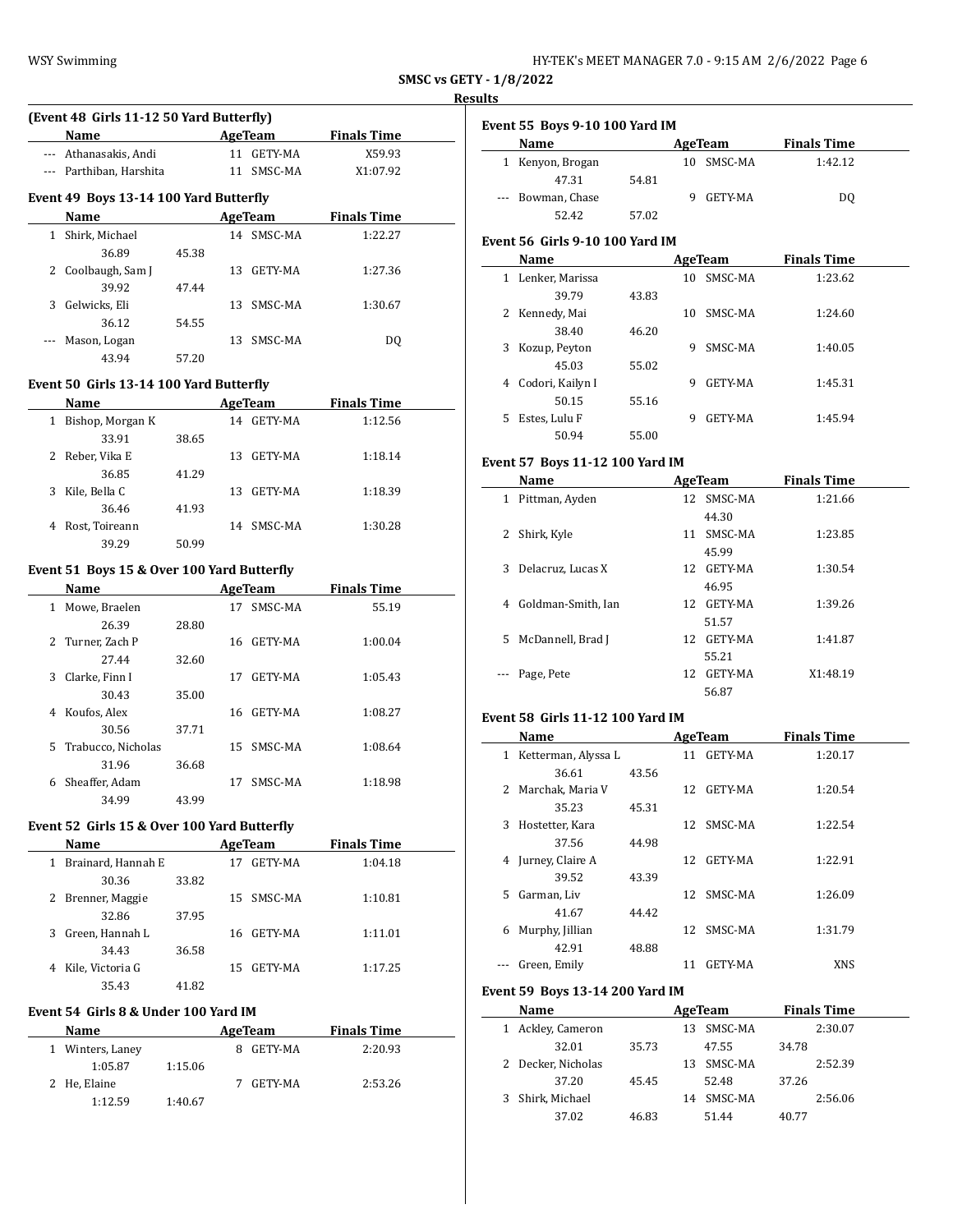$\overline{a}$ 

| HY-TEK's MEET MANAGER 7.0 - 9:15 AM 2/6/2022 Page 7 |  |  |
|-----------------------------------------------------|--|--|
|-----------------------------------------------------|--|--|

**SMSC vs GETY - 1/8/2022**

### **Results**

 $\overline{\phantom{a}}$ 

 $\frac{1}{2}$ 

|   | <b>Name</b>               |       |    | AgeTeam        |       | <b>Finals Time</b> |
|---|---------------------------|-------|----|----------------|-------|--------------------|
| 1 | Ketterman, Addie S        |       | 13 | <b>GETY-MA</b> |       | 2:45.32            |
|   | 35.42                     | 40.91 |    | 50.08          | 38.91 |                    |
|   | 2 Garman, Ella            |       | 14 | SMSC-MA        |       | 2:49.36            |
|   | 38.77                     | 45.75 |    | 47.59          | 37.25 |                    |
|   | 3 Goldman-Smith, Olivia C |       | 14 | <b>GETY-MA</b> |       | 2:51.86            |
|   | 42.26                     | 46.62 |    | 47.45          | 35.53 |                    |
|   | 4 Schneider, Savannah S   |       | 14 | GETY-MA        |       | 3:01.81            |
|   | 42.06                     | 45.69 |    | 54.52          | 39.54 |                    |

#### **Event 61 Boys 15 & Over 200 Yard IM**

| Name                      |       |    | AgeTeam    |       | <b>Finals Time</b> |  |
|---------------------------|-------|----|------------|-------|--------------------|--|
| Mowe, Braelen<br>1.       |       | 17 | SMSC-MA    |       | 2:03.20            |  |
| 25.90                     | 31.84 |    | 36.28      | 29.18 |                    |  |
| Turner, Zach P<br>2       |       | 16 | GETY-MA    |       | 2:11.34            |  |
| 26.34                     | 31.44 |    | 43.69      | 29.87 |                    |  |
| Nelson, Sam K<br>3        |       | 16 | GETY-MA    |       | 2:14.28            |  |
| 27.51                     | 35.04 |    | 42.40      | 29.33 |                    |  |
| Tipton, Zach Tippy C<br>4 |       |    | 16 GETY-MA |       | 2:15.52            |  |
| 30.27                     | 36.88 |    | 37.09      | 31.28 |                    |  |
| Williamson, Keegan<br>5.  |       | 15 | SMSC-MA    |       | 2:20.32            |  |
| 29.58                     | 35.38 |    | 44.09      | 31.27 |                    |  |
| Bakermans, Darren<br>6    |       | 16 | SMSC-MA    |       | 2:37.28            |  |
| 35.96                     | 39.19 |    | 47.33      | 34.80 |                    |  |

#### **Event 62 Girls 15 & Over 200 Yard IM**

|   | Name               |       |    | AgeTeam        |       | <b>Finals Time</b> |  |
|---|--------------------|-------|----|----------------|-------|--------------------|--|
|   | Brainard, Hannah E |       |    | GETY-MA        |       | 2:23.07            |  |
|   | 31.72              | 36.83 |    | 41.46          | 33.06 |                    |  |
|   | 2 Lenker, Haley    |       |    | 16 SMSC-MA     |       | 2:36.81            |  |
|   | 34.56              | 38.41 |    | 47.64          | 36.20 |                    |  |
| 3 | Green, Hannah L    |       | 16 | <b>GETY-MA</b> |       | 2:36.99            |  |
|   | 34.31              | 41.73 |    | 45.91          | 35.04 |                    |  |
|   | Eaton, Leona       |       | 15 | GETY-MA        |       | DO                 |  |
|   | 41.81              | 52.53 |    | 52.16          |       |                    |  |

### **Event 63 Boys 8 & Under 100 Yard Freestyle Relay**

|    | Team                  |         | Relay | <b>Finals Time</b>    |  |
|----|-----------------------|---------|-------|-----------------------|--|
| 1. | SMSC-MA               |         | A     | 1:28.51               |  |
|    | 1) Wetzel, Owen 8     |         |       | 2) Dorman, Kyle 8     |  |
|    | 3) Huffman, Abraham 8 |         |       | 4) Primrose, Shawn 8  |  |
|    | 44.18                 | 44.33   |       |                       |  |
| 2  | SMSC-MA               |         | R     | 1:59.79               |  |
|    | 1) Kenyon, Kieran 8   |         |       | 2) West, Darwin 7     |  |
|    | 3) Whitman, Henry 7   |         |       | 4) Bock, Colton 5     |  |
|    | 51.99                 | 1:07.80 |       |                       |  |
| 3  | GETY-MA               |         | A     | 2:03.05               |  |
|    | 1) Flores, Cooper 8   |         |       | 2) Athanasakis, Max 7 |  |
|    | 3) Kluck, Bennett W 5 |         |       | 4) Landis, Judah Y 7  |  |
|    | 1:01.89               | 1:01.16 |       |                       |  |

#### **Event 64 Girls 8 & Under 100 Yard Freestyle Relay**

| Team                  | Relav | <b>Finals Time</b> |  |
|-----------------------|-------|--------------------|--|
| SMSC-MA               | А     | 1:39.74            |  |
| 1) Macioce, Caitlin 7 |       | 2) Miller, Nola 7  |  |
| 3) Goodman, Della 7   |       | 4) Lebo, Paulina 8 |  |
| 54.34                 | 45.40 |                    |  |

| 2 | SMSC-MA                |       | B                     | 1:51.82 |
|---|------------------------|-------|-----------------------|---------|
|   | 1) Lemon, Catherine 7  |       | 2) Spurgeon, Emily 7  |         |
|   | 3) Geiman, Anne 7      |       | 4) Brenner, Eliza 7   |         |
|   | 1:07.69                | 44.13 |                       |         |
| 3 | <b>GETY-MA</b>         |       | A                     | 1:52.97 |
|   | 1) Kluck, Ellie R 7    |       | 2) He, Elaine 7       |         |
|   | 3) Miller, Ela 7       |       | 4) Winters, Laney 8   |         |
|   | 1:10.82                | 42.15 |                       |         |
| 4 | GETY-MA                |       | B                     | 2:15.92 |
|   | 1) Wilkinson, Morgan 7 |       | 2) Codori, Hailey R 5 |         |
|   | 3) Runyan, Maci A 7    |       | 4) Dooley, Kahlan 6   |         |

### **Event 65 Boys 9-10 200 Yard Freestyle Relay**

|   | Team                   |         | Relay                       | <b>Finals Time</b>    |  |  |
|---|------------------------|---------|-----------------------------|-----------------------|--|--|
| 1 | GETY-MA                |         | А                           | 2:52.50               |  |  |
|   | 1) Puckett, Noah 10    |         | 2) Schroeder, Zac 9         |                       |  |  |
|   | 3) Dutrow, Aiden 10    |         |                             | 4) Bowman, Chase 9    |  |  |
|   | 47.56                  | 43.85   | 1:21.06                     | 0.03                  |  |  |
| 2 | SMSC-MA                |         | А                           | 3:14.35               |  |  |
|   | 1) Kenyon, Brogan 10   |         | 2) Whitman, Samuel 10       |                       |  |  |
|   | 3) Antes, Nicholas 10  |         | 4) Dubbs, James 9           |                       |  |  |
|   | 48.90                  | 55.78   | 1:29.67                     |                       |  |  |
| 3 | GETY-MA                |         | B                           | 4:10.63               |  |  |
|   | 1) Douglas, Lance J 10 |         | 2) Athanasakis, Lil Mikey 9 |                       |  |  |
|   | 3) Ottinger, Eddie 9   |         |                             | 4) Schroeder, Aaron 9 |  |  |
|   | 46.02                  | 1:26.42 | 1:07.14                     | 51.05                 |  |  |

#### **Event 66 Girls 9-10 200 Yard Freestyle Relay**

|   | Team                    |       | Relav                  | <b>Finals Time</b> |
|---|-------------------------|-------|------------------------|--------------------|
| 1 | SMSC-MA                 |       | A                      | 2:24.63            |
|   | 1) Kennedy, Mai 10      |       | 2) Kozup, Peyton 9     |                    |
|   | 3) Pittman, Ryle 10     |       | 4) Lenker, Marissa 10  |                    |
|   | 35.01                   | 38.96 | 37.09                  | 33.57              |
|   | GETY-MA                 |       | A                      | 2:47.70            |
|   | 1) Estes, Lulu F 9      |       | 2) Green, Bailey 10    |                    |
|   | 3) Codori, Kailyn I 9   |       | 4) He, Taryn 10        |                    |
|   | 39.94                   | 44.38 | 47.41                  | 35.97              |
|   | <b>GETY-MA</b>          |       | B                      | X3:17.28           |
|   | 1) Ottinger, Natalie 10 |       | 2) Kershaw, Morgan 10  |                    |
|   | 3) Gromley, Ava 9       |       | 4) Dellinger, Chloe 10 |                    |
|   | 48.38                   | 49.15 | 1:12.23                | 27.52              |

### **Event 67 Boys 11-12 200 Yard Medley Relay**

|               | Team                     |       | Relay                   | <b>Finals Time</b>  |  |
|---------------|--------------------------|-------|-------------------------|---------------------|--|
|               | GETY-MA                  |       | A                       | 2:42.20             |  |
|               | 1) Goldman-Smith, Ian 12 |       | 2) Delacruz, Lucas X 12 |                     |  |
|               | 3) Estes, Jasper L 12    |       | 4) McDannell, Brad J 12 |                     |  |
|               | 50.50                    | 40.56 | 32.10                   | 39.04               |  |
| $\mathcal{P}$ | SMSC-MA                  |       | A                       | 2:48.14             |  |
|               | 1) Lupfer, Logan 11      |       | 2) Pittman, Ayden 12    |                     |  |
|               | 3) Shirk, Kyle 11        |       | 4) Redding, Andrew 11   |                     |  |
|               | 45.52                    | 43.71 | 40.87                   | 38.04               |  |
| 3             | <b>GETY-MA</b>           |       | B                       | 3:22.13             |  |
|               | 1) Miller, Caden 12      |       | 2) Page, Pete 12        |                     |  |
|               | 3) Jenkins, Carter M 11  |       |                         | 4) Dunlop, Sam J 12 |  |
|               | 1:34.26                  |       |                         |                     |  |